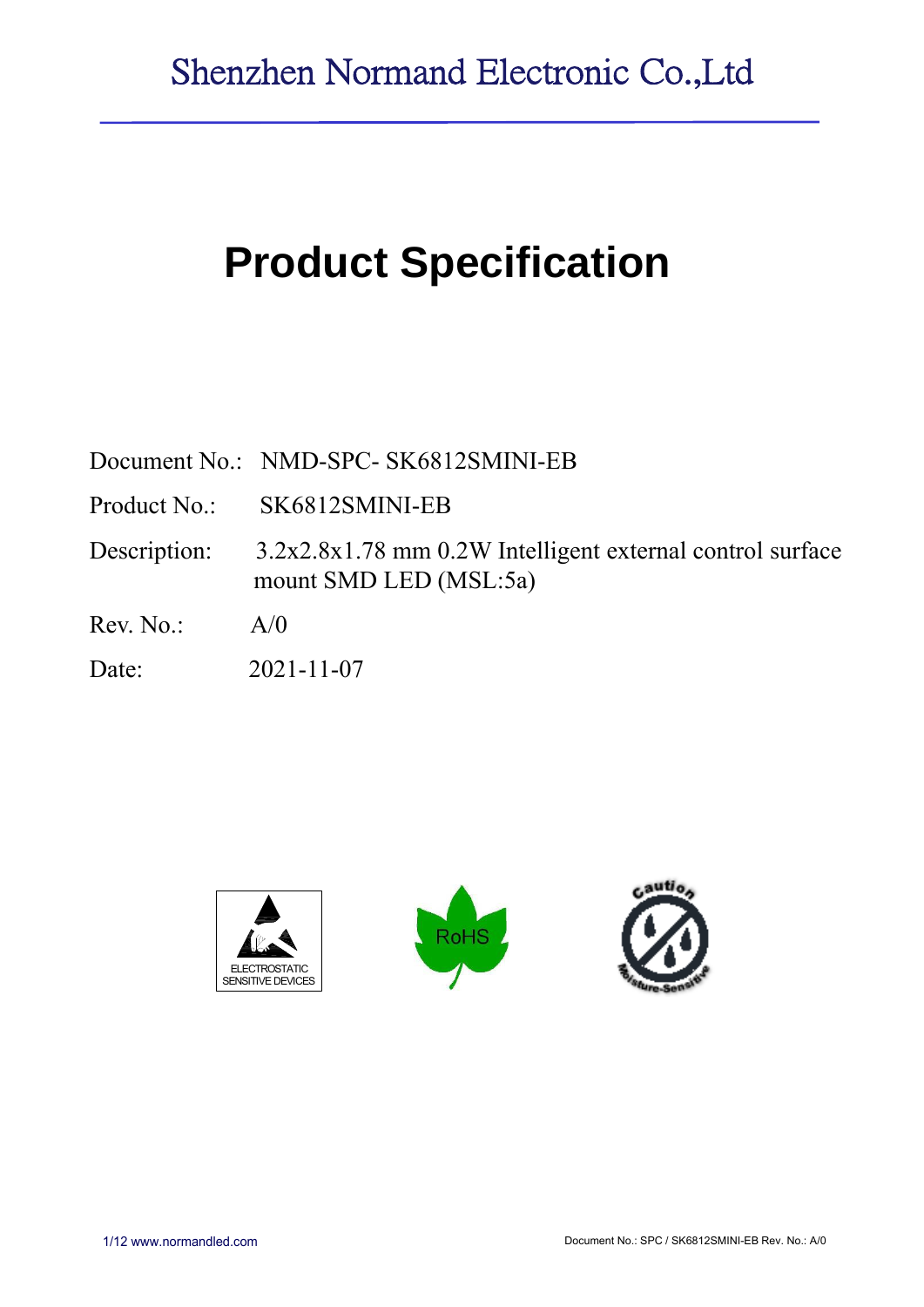# **CONTENTS**

| $4 \cdot$ |  |
|-----------|--|
|           |  |
|           |  |
|           |  |
|           |  |
|           |  |
|           |  |
|           |  |
|           |  |
|           |  |
|           |  |
|           |  |
|           |  |
|           |  |
|           |  |
|           |  |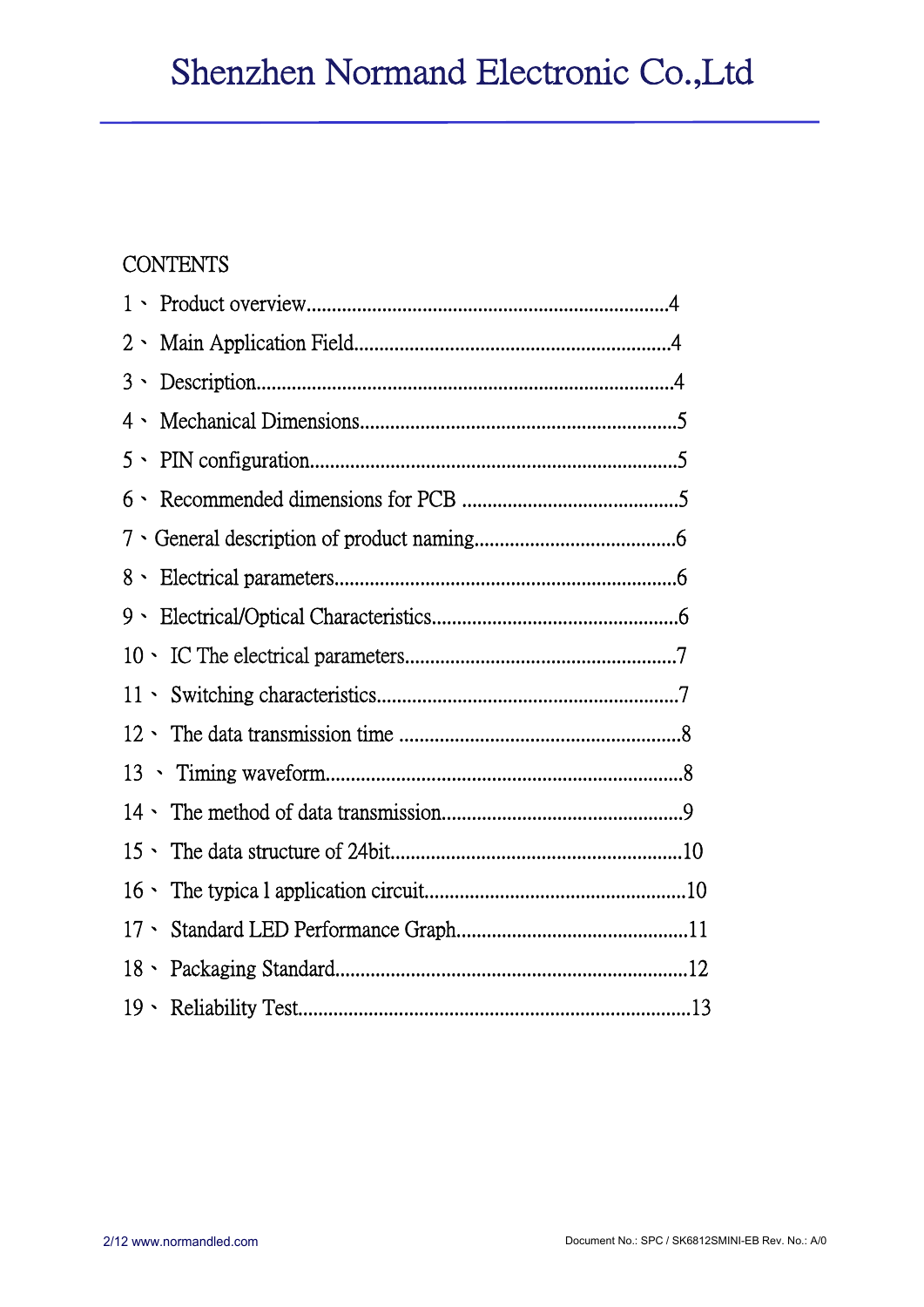#### **1. Product Overview :**

SK6812SMINI-EB **is a smart LED control circuit and light emitting circuit in one controlled LED source, which has the shape of a 3528 LED chip. Each lighting element is a pixel, and the intensities of the pixels are contained within the intelligent digital interface input. The output is driven by patented PWM technology, which effectively guarantees high consistency of the color of the pixels. The control circuit consists of a signal shaping amplification circuit, a built-in constant current circuit, and a high precision RC oscillator.**

**The data protocol being used is unipolar RZ communication mode. The 24-bit data is transmitted from the controller to DIN of the first element, and if it is accepted it is extracted pixel to pixel. After an internal data latch, the remaining data is passed through the internal amplification circuit and sent out on the DO port to the remaining pixels. The pixel is reset after the end of DIN. Using automatic shaping forwarding technology makes the number of cascaded pixels without signal transmission only limited by signal transmission speed.**

**The LED has a low driving voltage (which allows for environmental protection and energy saving), high brightness, scattering angle, good consistency, low power, and long life. The control circuit is integrated in the LED above.**

#### 2. **Main Application Field:**

● **Full color LED string light, LED full color module, LED super hard and soft lights, LED guardrail tube, LED appearance / scene lighting**

● **LED point light, LED pixel screen, LED shaped screen, a variety of electronic products, electrical equipment etc..**

#### 3. **Description:**

● **Top SMD internal integrated high quality external control line serial cascade constant current IC;** 

● control circuit and the RGB chip in SMD 3528 components, to form a complete control of pixel, color **mixing uniformity and consistency;**

●**built-in data shaping circuit, a pixel signal is received after wave shaping and output waveform distortion will not guarantee a line;**

●**The built-in power on reset and reset circuit, the power does not work;**

●**gray level adjusting circuit (256 level gray scale adjustable);**

● **red drive special treatment, color balance;**

- **line data transmission;**
- **plastic forward strengthening technology, the transmission distance between two points over 10M;**
- ●**Using a typical data transmission frequency of 800 Kbps, when the refresh rate of 30 frames per sec**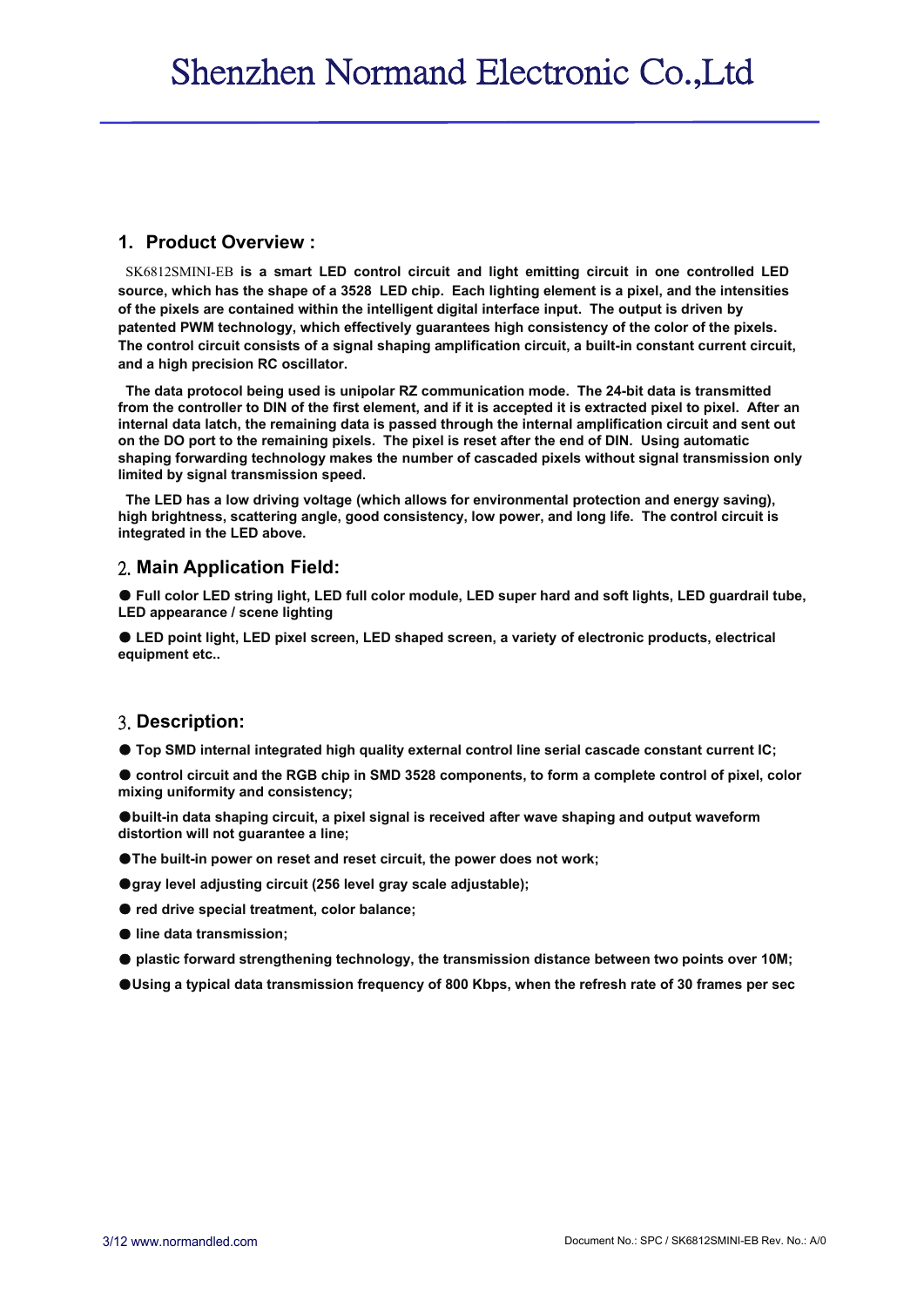4. Mechanical Dimensions:



### **5.** PIN configuration

| NO. | <b>Symbol</b> | <b>Function description</b> |
|-----|---------------|-----------------------------|
|     | VDD           | Power supply LED            |
|     | <b>DOUT</b>   | Control data signal output  |
| 3   | <b>GND</b>    | Ground                      |
|     | DIN           | Control data signal input   |

# **6.** Recommended dimensions for PCB

**TOP VIEW**

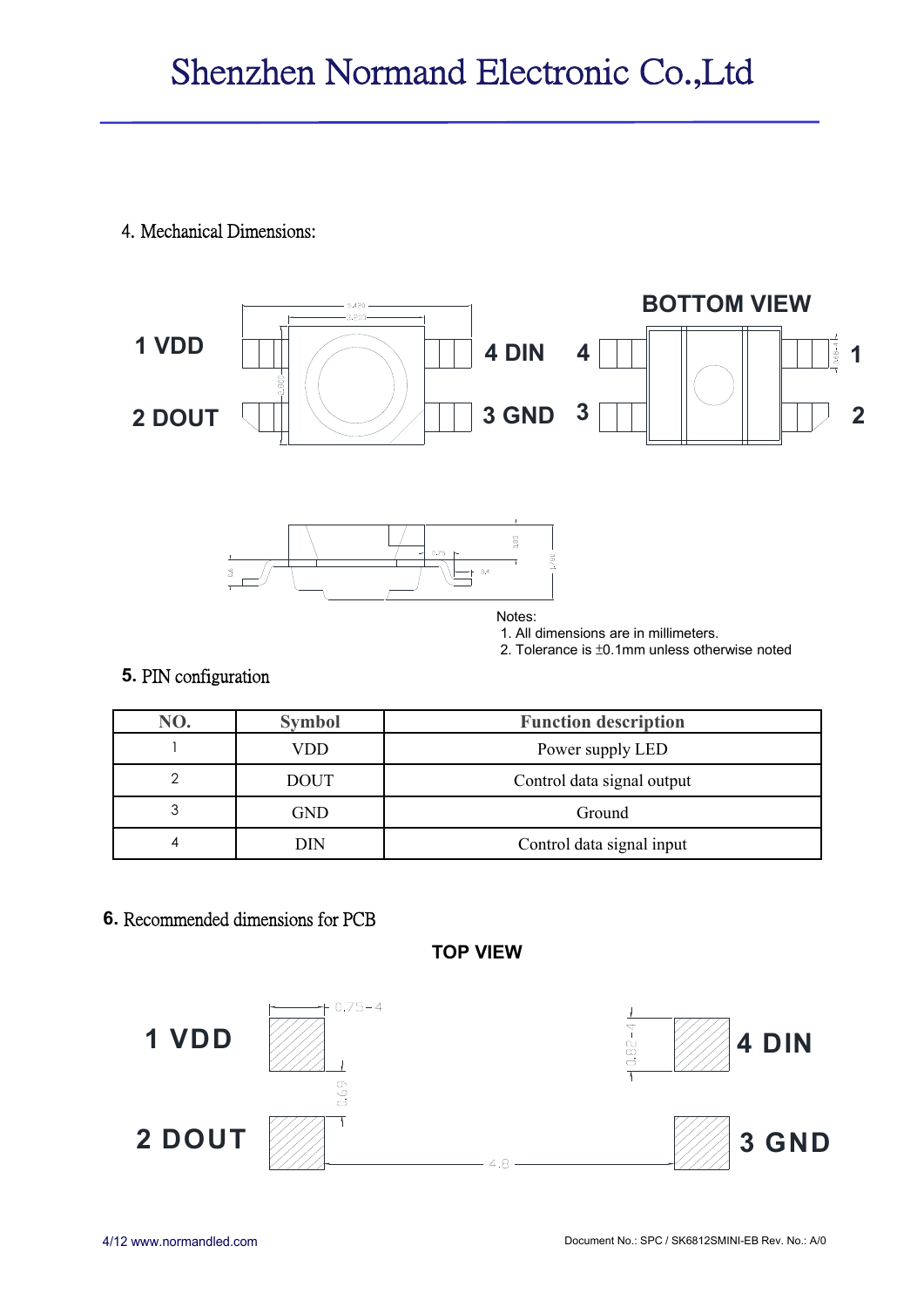### **7.** General description of product naming

# **SK 6812 SMINI-EB**

|                                                                         |                                                          | 3)                                                                                   |  |
|-------------------------------------------------------------------------|----------------------------------------------------------|--------------------------------------------------------------------------------------|--|
|                                                                         | (2                                                       | (3)                                                                                  |  |
| Series                                                                  | IC series and<br>current code                            | package<br>outline                                                                   |  |
| The default is<br>to integrate<br>the RGB chip<br>with the IC in<br>the | Refers to the 68<br>series IC<br>12MA current<br>version | MINI-<br>EA:3.2x2.8x1<br>.78mm<br>Straight leg<br>reverse<br>bend profile<br>package |  |

8. Electrical parameters (Ta=25℃,VSS=0V):

| Parameter            | Symbol                      | Range               | Unit |
|----------------------|-----------------------------|---------------------|------|
| Power supply voltage | VDD                         | $+3.7+5.5$          |      |
| Logic input voltage  | $V_{IN}$                    | $-0.5 \sim$ VDD+0.5 |      |
| Working temperature  | Topt                        | $-40$ $-+85$        | °C   |
| Storage temperature  | Tstg                        | $-40$ $-+85$        | °C   |
| ESD pressure(HBM)    | $\mathsf{V}_{\mathsf{ESD}}$ | 2K                  |      |
| ESD pressure(DM)     | $\mathsf{V}_{\mathsf{ESD}}$ | 200                 |      |

# **9.** Electrical/Optical Characteristics:

|              | SK6812SMINI-EB 12mA        |                |  |  |
|--------------|----------------------------|----------------|--|--|
| Color        | Dominate<br>Wavelength(nm) | Luminance(mcd) |  |  |
| <b>RED</b>   | 620-625                    | 240-450        |  |  |
| <b>GREEN</b> | 515-520                    | 580-1050       |  |  |
| <b>BLUE</b>  | 460-470                    | 120-240        |  |  |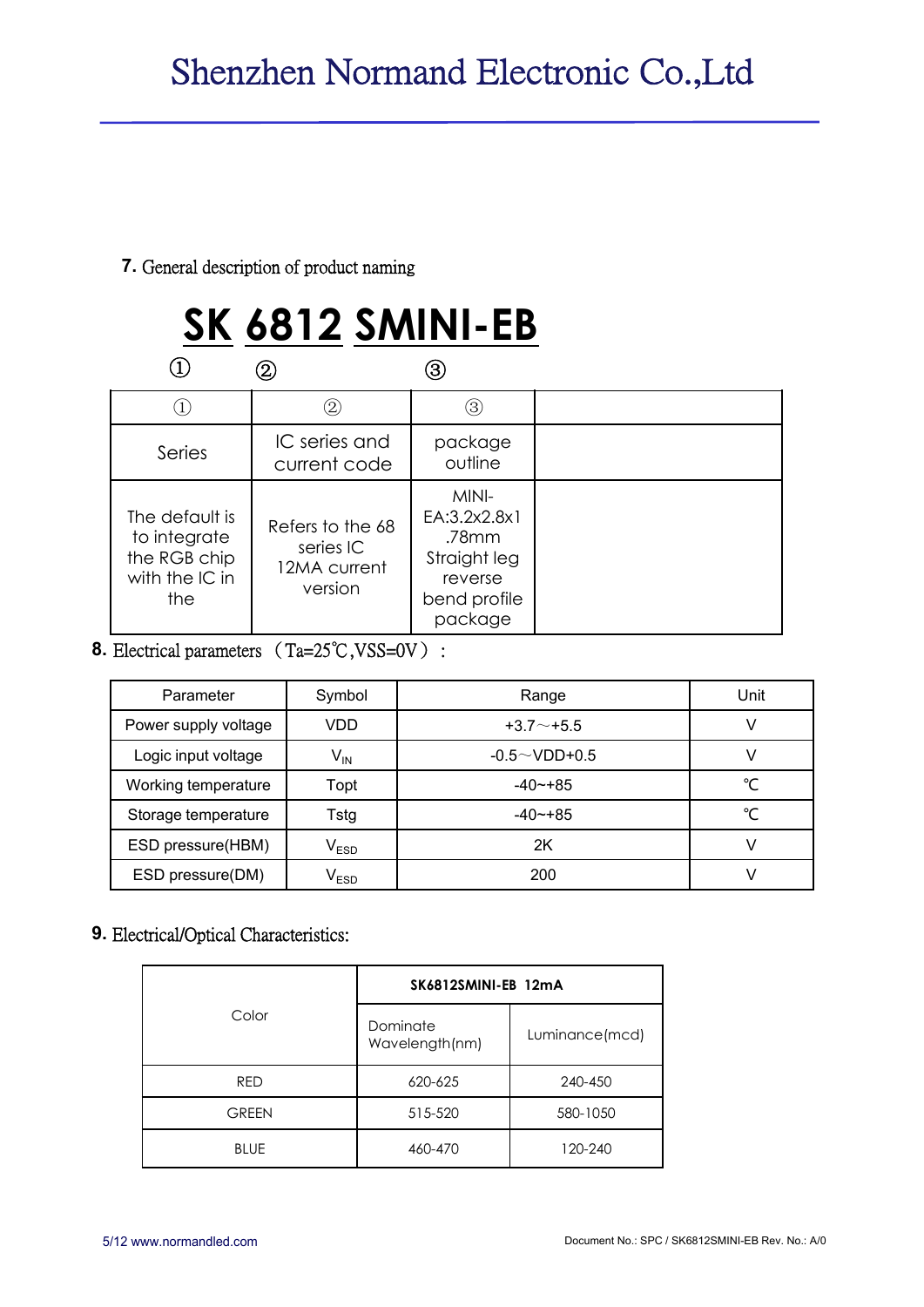### **10.** The IC electrical parameters (unless otherwise specified, TA=-20 ~ +70 °C, VDD=4.5 ~ 5.5V, VSS=0V):

| parameter                                    | Symbol      | minimum   | typical   | maximum    | unit           |
|----------------------------------------------|-------------|-----------|-----------|------------|----------------|
| Chip input voltage                           | <b>VDD</b>  | 3         | 5         | 7.5        | $\vee$         |
| $R / G / B$ output port<br>withstand voltage | Vds         | 8.5       | 9         | 9.5        | $\vee$         |
| $R / G / B$ output drive<br>current          | IO          | 9.6       | 12        | 14.4       | m <sub>A</sub> |
| High level input voltage                     | VIH         | $0.7$ VDD | $0.9$ VDD | <b>VDD</b> | $\vee$         |
| Low level input voltage                      | VIL         | 0         | $0.1$ VDD | $0.3$ VDD  | V              |
| Dout pull current<br>capability              | <b>IDOH</b> |           | 15        |            | mA             |
| Dout current filling<br>capacity             | <b>IDOL</b> |           | 30        |            | m <sub>A</sub> |
| PWM frequency                                | <b>fPWM</b> | 3         | 4         | 5          | <b>kHZ</b>     |
| Static power consumption                     | IDD         | 0.4       | 0.65      | 0.9        | mA             |

# **11.** Switching characteristics(VCC=5V Ta=25 ℃):

| Parameter                         | Smbol       | Min | <b>Typical</b> | Max  | Unit | Test conditions                   |
|-----------------------------------|-------------|-----|----------------|------|------|-----------------------------------|
| The speed of data<br>transmission | <b>fDIN</b> |     | 800            | 1100 | KHZ  | The duty ratio of 67%<br>(data 1) |
| Transmission delay<br>time        | <b>TPLH</b> |     |                | 200  | ns   | <b>DIN→DOUT</b>                   |
| Output current                    | Tr          |     |                | 400  | ns   | $VDS=1.5$                         |
| conversion time                   | Τf          |     |                | 400  | ns   | IOUT=12mA                         |

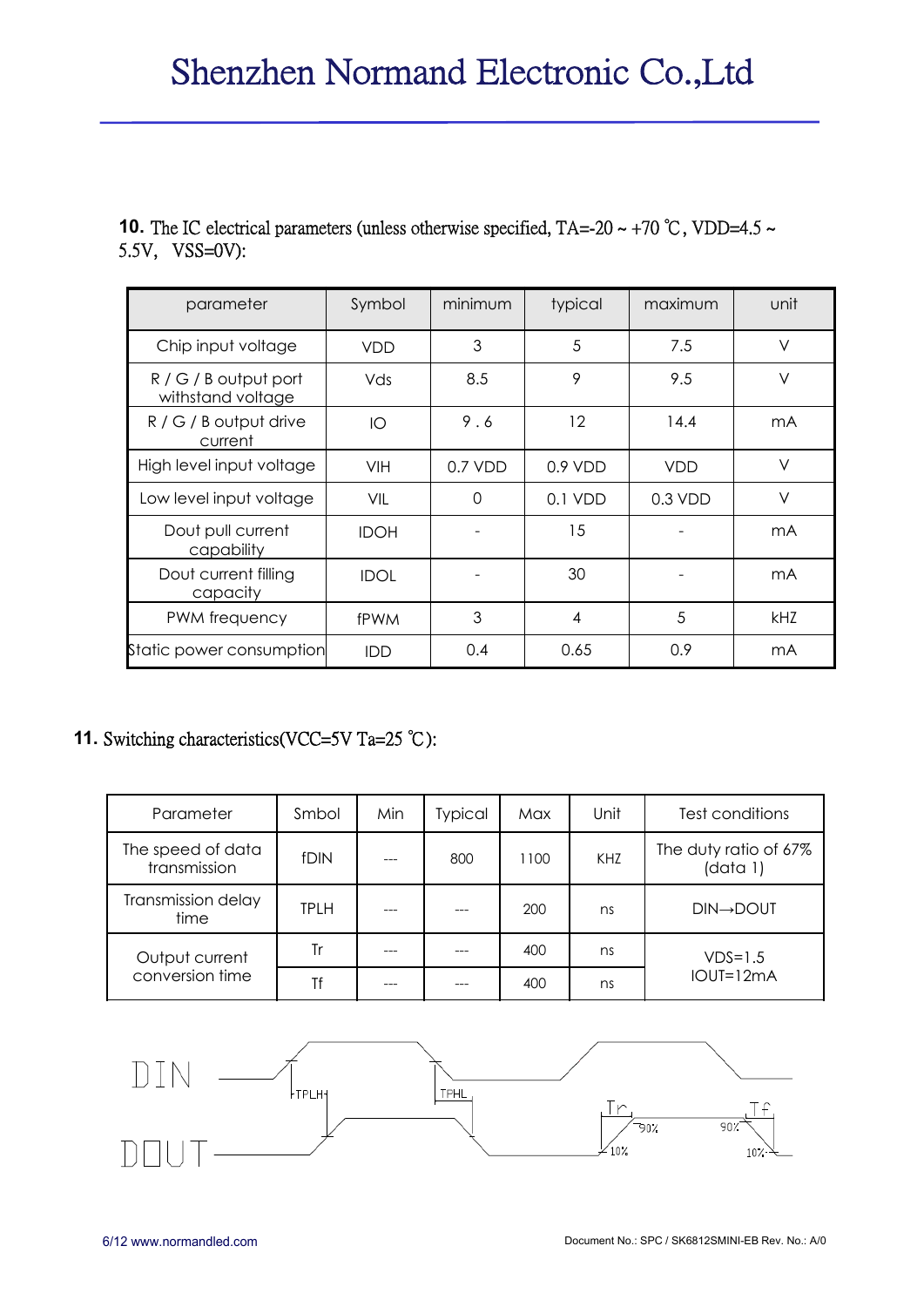#### **12.** The data transmission time :

|                  | <b>Name</b>                   | Min. | <b>Standard</b><br>value | Max. | Unit    |
|------------------|-------------------------------|------|--------------------------|------|---------|
| T                | Code period                   | 1.20 | --                       |      | μs      |
| <b>T0H</b>       | 0 code, high level time       | 0.2  | 0.32                     | 0.4  | $\mu$ s |
| <b>TOL</b>       | 0 code, low level time        | 0.8  | --                       |      | μs      |
| T <sub>1</sub> H | 1 code, high level time       | 0.58 | 0.62                     | 1.0  | $\mu$ s |
| T1L              | 1 code, low level time        | 0.2  | --                       |      | μs      |
| <b>Trst</b>      | Reset code, low level<br>time | >80  | --                       |      | μs      |

1. The protocol uses a unipolar zeroing code. Each symbol must have a low level. Each symbol in this protocol starts with a high level. The high time width determines the "0" or "1" code. .

2. When writing programs, the minimum symbol period is  $1.2 \mu$  s.

3. The high time of "0" code and "1" code should be in accordance with the stipulated range in the above table. The low time requirement of "0" code and "1" code is less than 20  $\mu$  s.

# **13.** Timing waveform:



Connection mode:

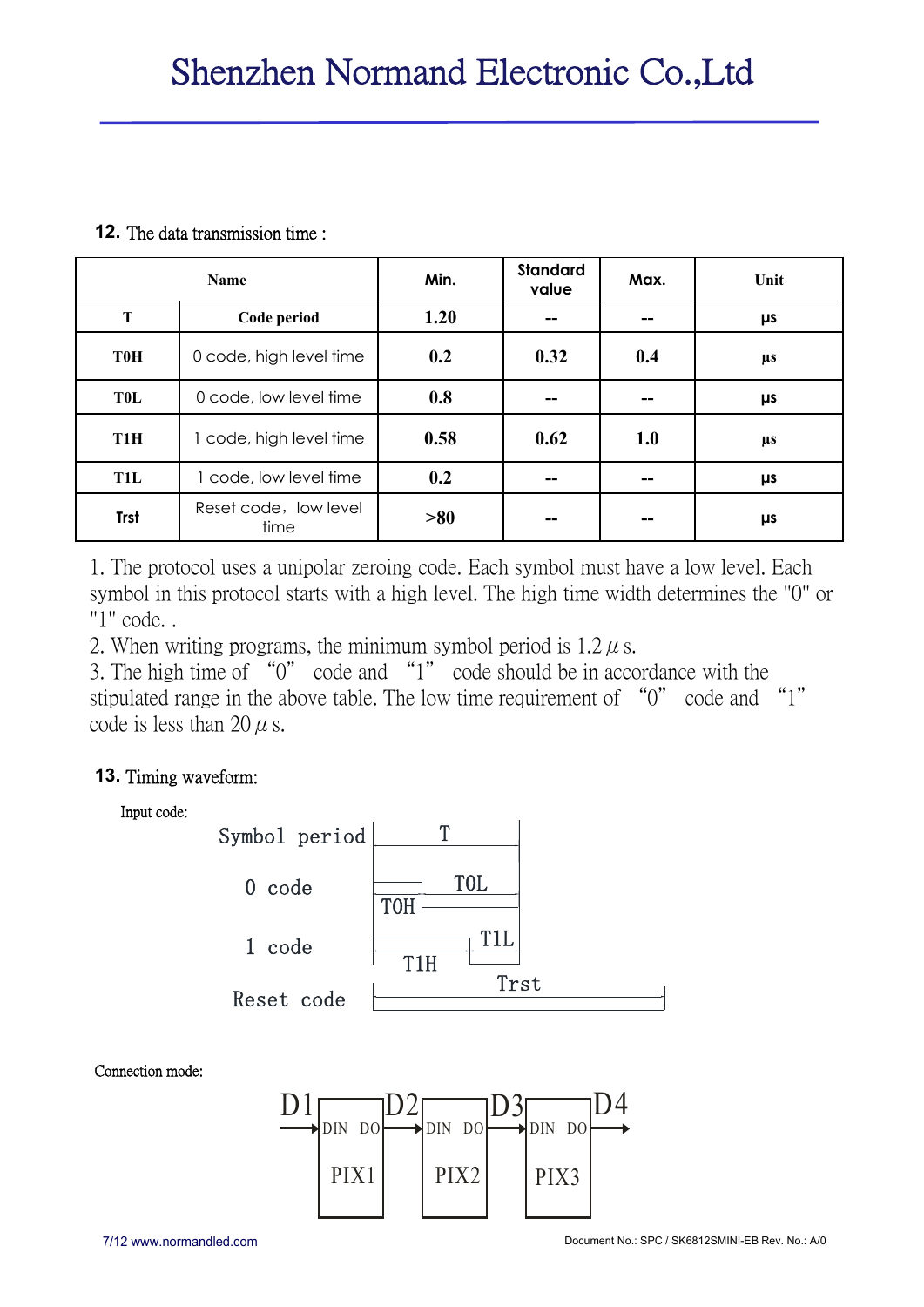#### **14.** The method of data transmission:



Note: the D1 sends data for MCU, D2, D3, D4 for data forwarding automatic shaping cascade circuit.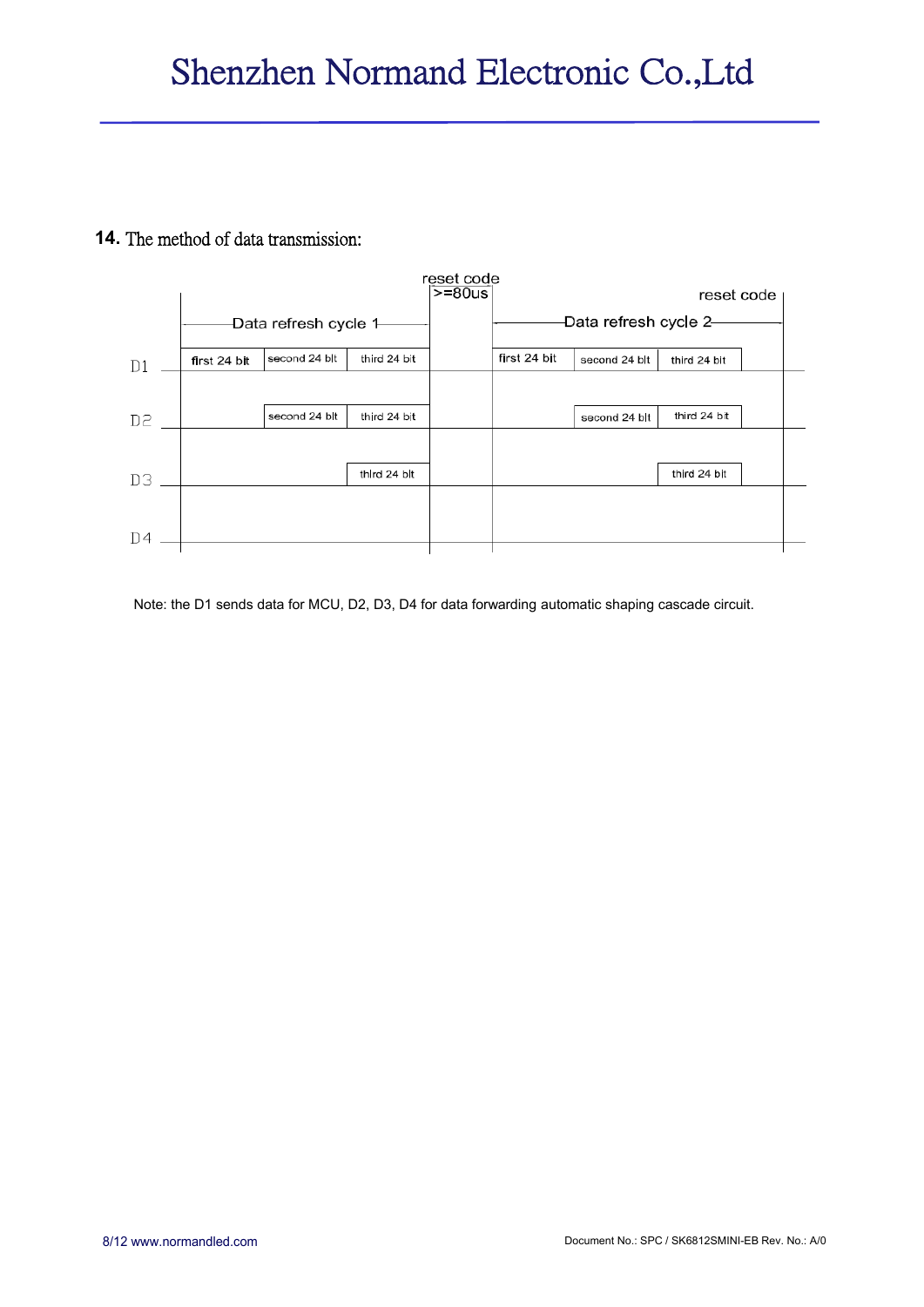#### **15.** The data structure of 24bit:

|  | │ G7 │ G6 │ G5 │ G4 │ G3 │ G2 │ G1 │ G0 │ R7 │ R6 │ R5 │ R4 <sub>│</sub> |  |  |  |  |  |
|--|--------------------------------------------------------------------------|--|--|--|--|--|
|  | R3   R2   R1   R0   B7   B6   B5   B4   B3   B2   B1   B0                |  |  |  |  |  |

Note: high starting, in order to send data (G7 - G6 - ...... ..B0)

## **16.** The typica l application circuit:



In the practical application circuit, the signal input and output pins of the IC signal input and output pins should be connected to the signal input and output terminals. In addition, in order to make the IC chip is more stable, even the capacitance between beads is essential back;

Application: used for soft lamp strip or hard light, lamp beads transmission distance is short, suggested in signal in time the clock line input and output end of each connected in series protection resistors, R1=R2 of about 500 ohms.

Application: for module or general special-shaped products, lamp beads transmission distance is long, because of different wire and transmission distance, in the signal in time clock at both ends of the line on grounding protection resistance will be slightly different; to the actual use of fixed;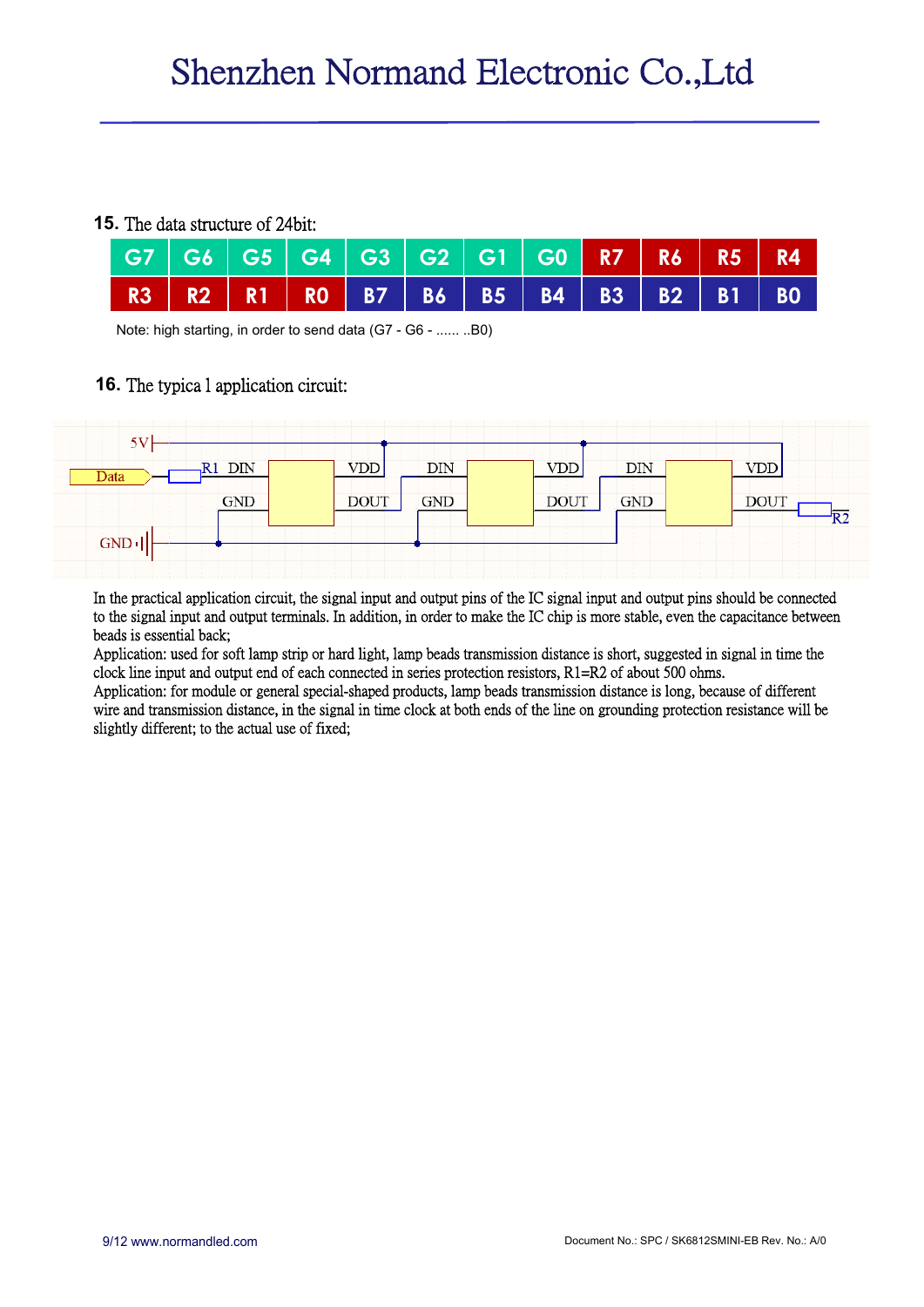#### 17. Standard LED Performance Graph:



Thermal Pad Temperature vs. Relative Light Output







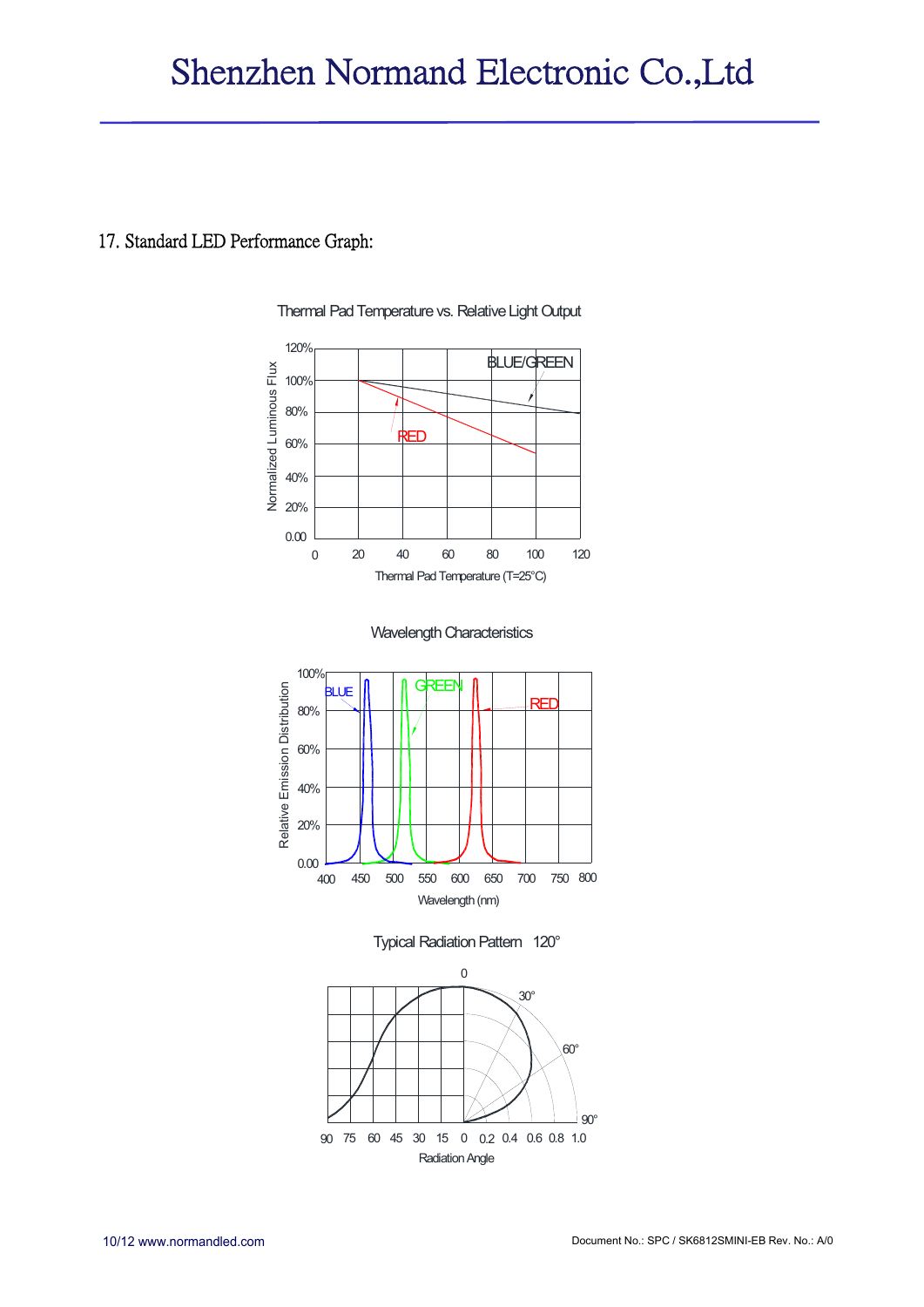18. Packaging Standard:



The reel pack is applied in SMD LED. The LEDs are packed in cardboard boxes after packaging in normal or antielectrostatic bags. cardboard boxes will be used to protect the LEDs from mechanical shocks during transportation. The boxes are not water resistant and therefore must be kept away from water and moisture.